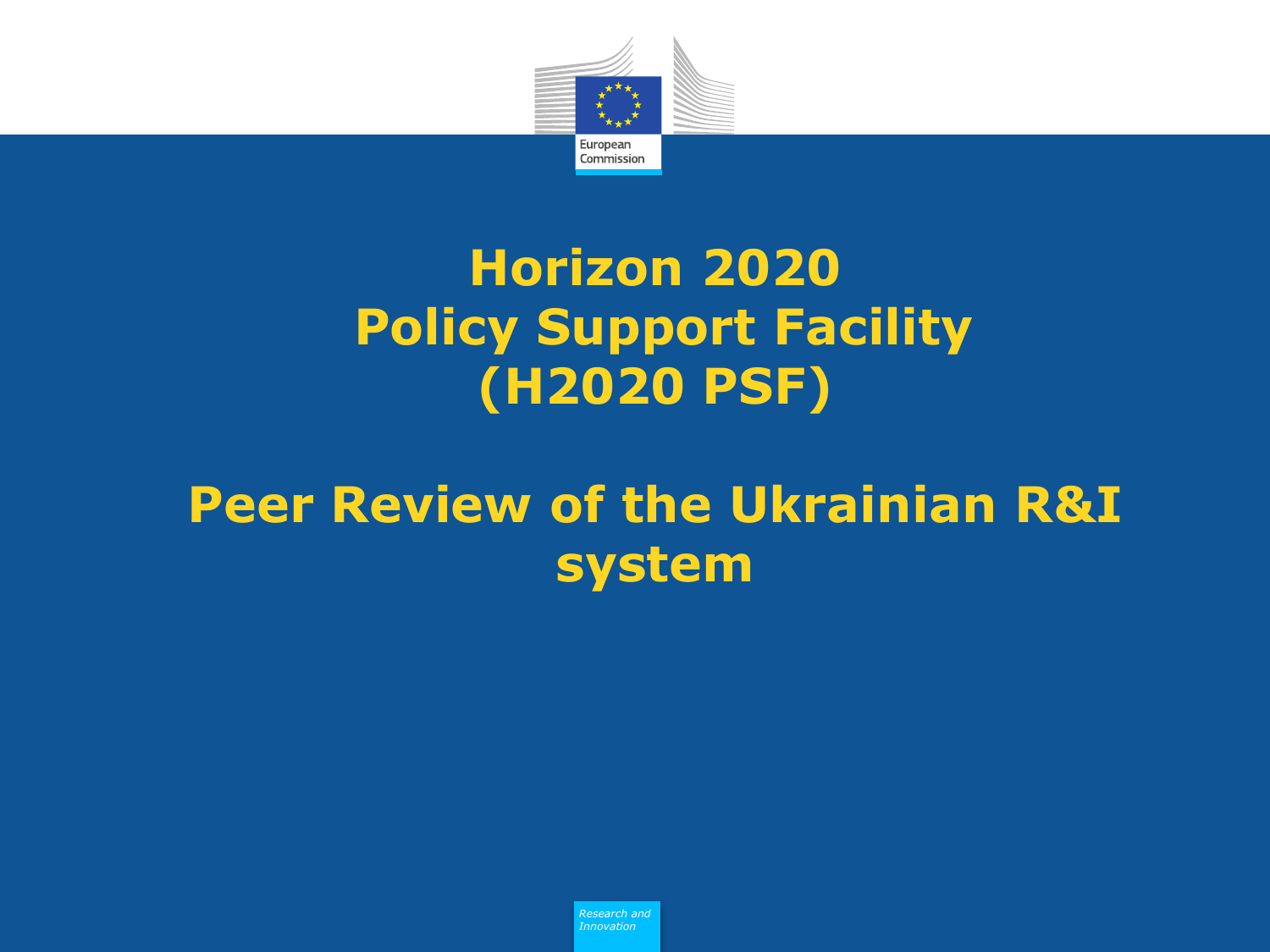

# **Goal of H2020 Policy Support Facility**

- DG Research and Innovation initiative to help MS and countries associated to Horizon 2020 "*improve the design, implementation and evaluation of R & I policies*"
- Supporting evidence-based R&I policies
- Drawing on the **combination of**
	- o the **high potential of learning between peers** (i.e. policy-makers)
	- o and high-level **experts advice and assistance**

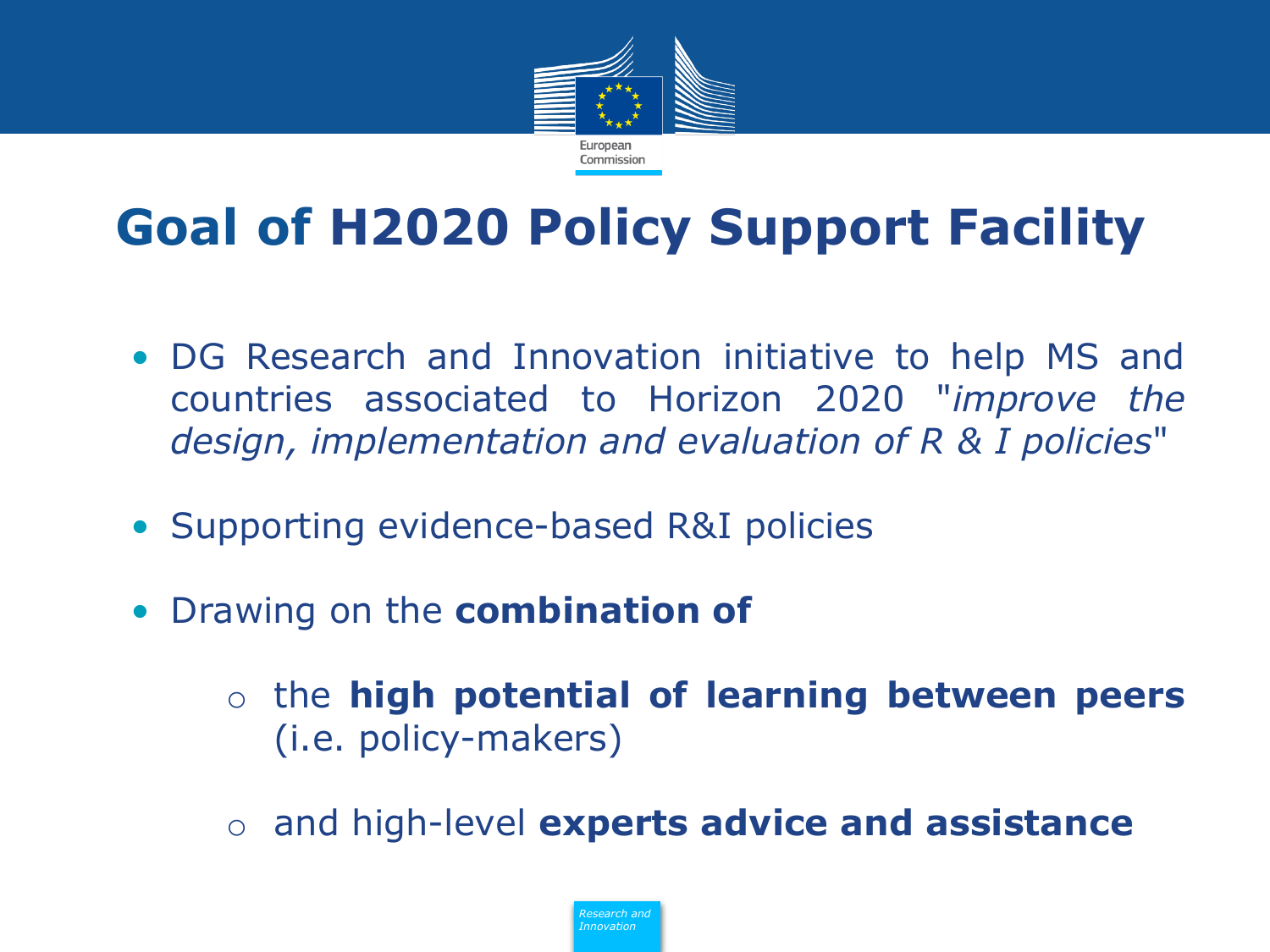

## **Which on-demand services does PSF offer?**

(1) Peer Reviews of national R&I systems

- (2) Specific support to countries
- (3) Mutual learning exercises

(4) PSF knowledge centre: <https://rio.jrc.ec.europa.eu/>

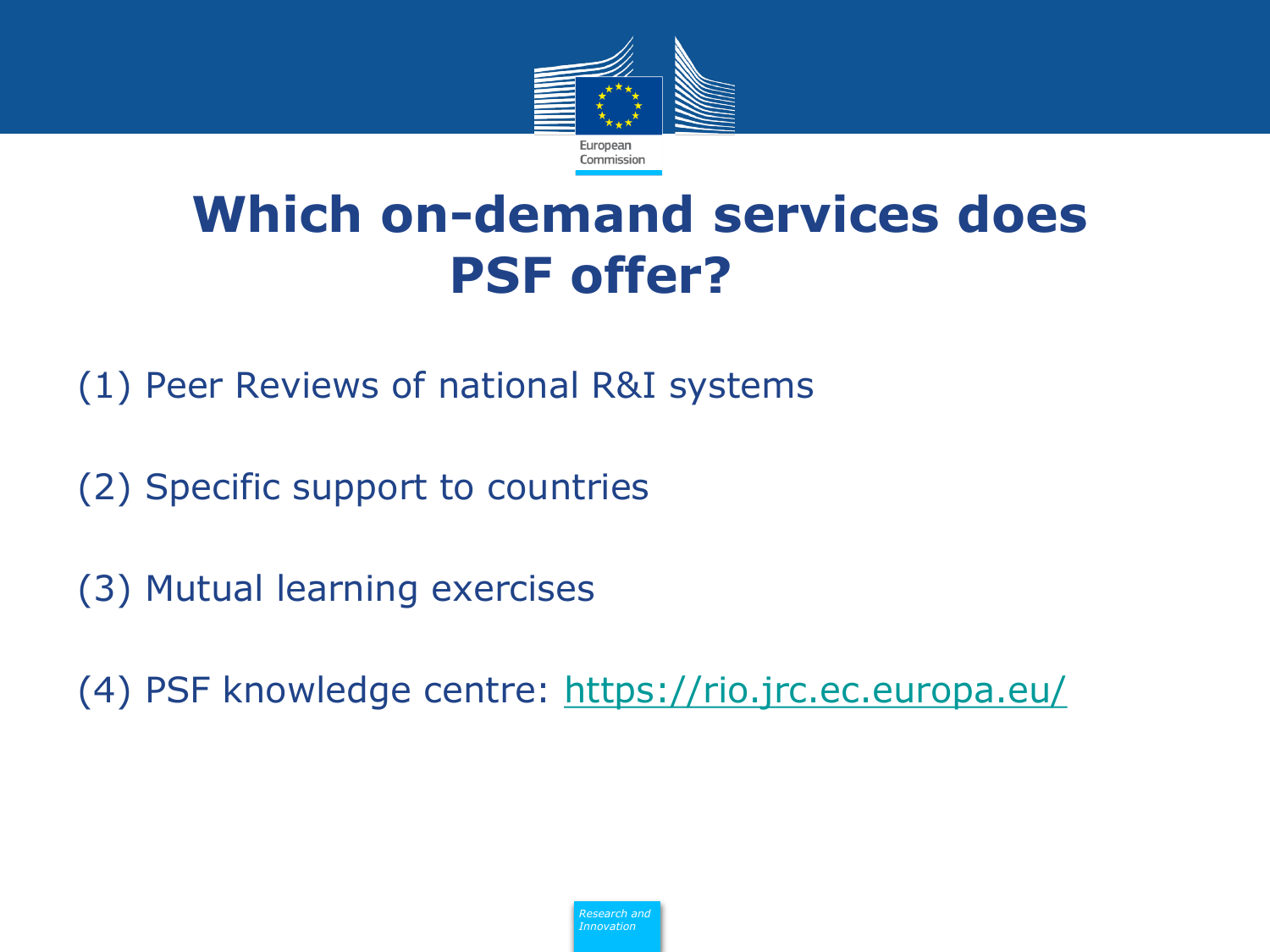

### **Request and focus areas of the PSF Peer Review of the Ukrainian R&I system**

*Letter of the Deputy-Minister of the Ministry of Education and Science (MESU), Maksim Strikha to DG RTD Director General (December 2015) proposing to focus the Peer Review on the following three areas:*

• (1) Optimization of available policy instruments to support the national research system, including the assessment and advice on the tools introduced by the new Law on Science, mobility of researchers, potential priority research areas.

• (2) Internationalisation of research and integration of Ukraine into the European Research Area, including advice on how to better enhance the presence of the Ukrainian scientists and SMEs in the European cooperation schemes.

• (3) Role of science in Ukrainian innovations development, including advice on how to improve the links between science and business and the innovation system in Ukraine.

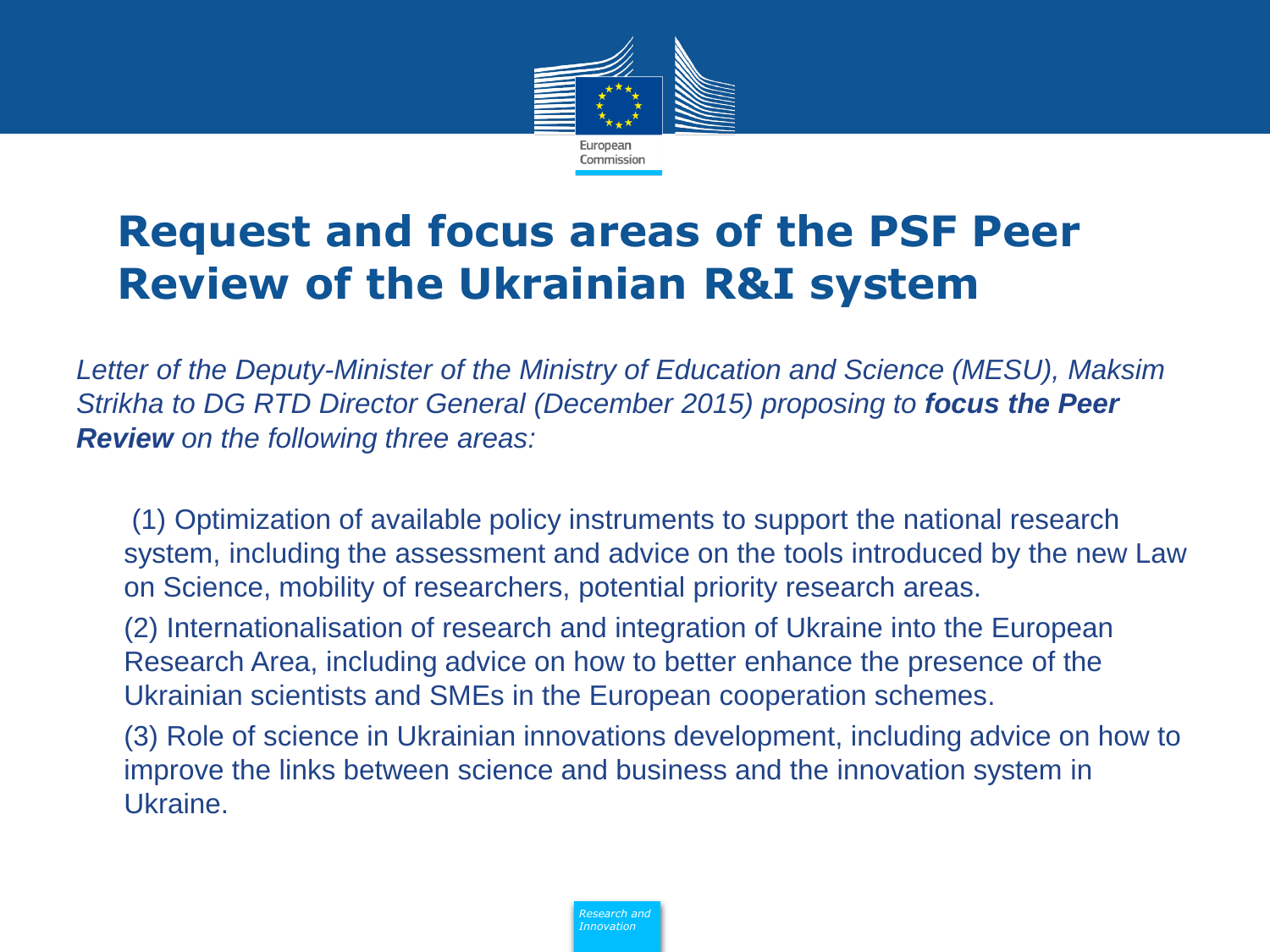

### **Aim of the PSF Peer Review of the Ukrainian R&I system**

*The aim of the on-going PSF Peer Review is to provide independent in-depth assessment of the Ukrainian R&I system and provide external advice and operational recommendations to the Ukrainian authorities on possible reforms to undertake in line with the above mentioned focus areas (to be seen as a starting point).*

*The main expected outcome of the Peer Review is a report, including a set of key policy messages highlighted upfront, each one supported by a number of concrete and operational recommendations, backed up by evidence and analysis.*

> *Policy Research and Innovation*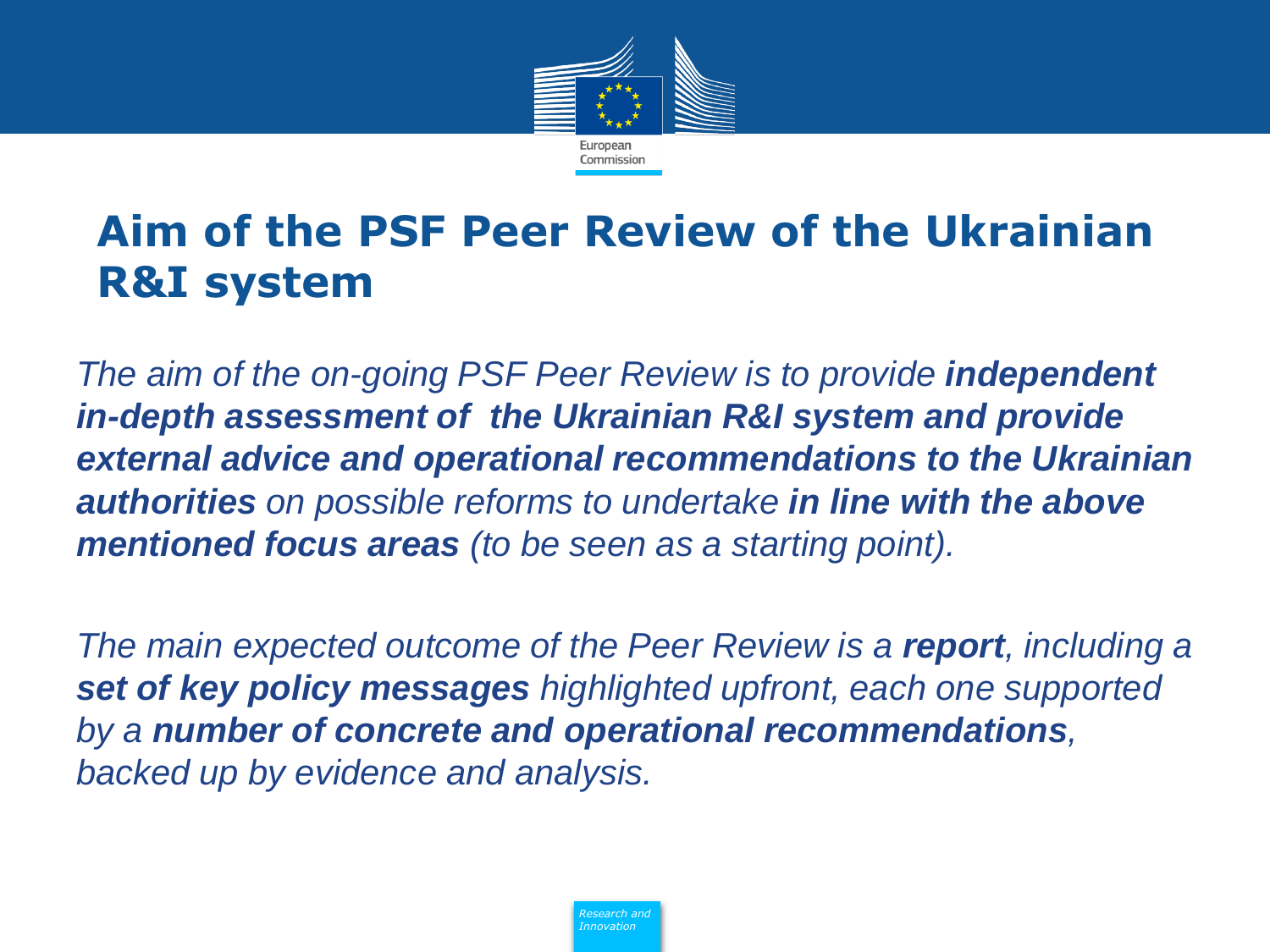

### **Panel of experts carrying out the PSF Peer Review of the Ukrainian R&I system**

*Hans Chang, Chair; Former Director General of The Royal Netherlands Academy of Arts and Sciences, Netherlands*

*Klaus Schuch, Rapporteur, Scientific Manager and CEO at the Centre for Social Innovation (ZSI), Austria*

*Jelena Angelis, Independent expert, Senior Consultant at Technopolis Group Baltics and Research, Lithuania*

*Claire Nauwelaers, Independent expert, Independent Policy Analyst and Governmental Adviser, Belgium*

*Thorsten Posselt, Independent expert, Director of the Fraunhofer Center for International Management and Knowledge Economy, Germany*

*Agrita Kiopa, Peer Expert, Deputy State Secretary, Ministry of Education and Science, Latvia;* 

*Michael Schlicht, Peer Expert, Director of the Organising Committee for DE Cooperation with Eastern Europe, Germany*

*Philip Sinclair, Peer Expert, Head of Innovation and Growth, UK Cabinet Office, UK Laszlo Szilagyi, Peer Expert, Deputy Head of Department, Ministry for National Economy, Economic Planning Department, Hungary*

#### *The European Commission acts as Observer and Facilitator of the PSF reviews.*

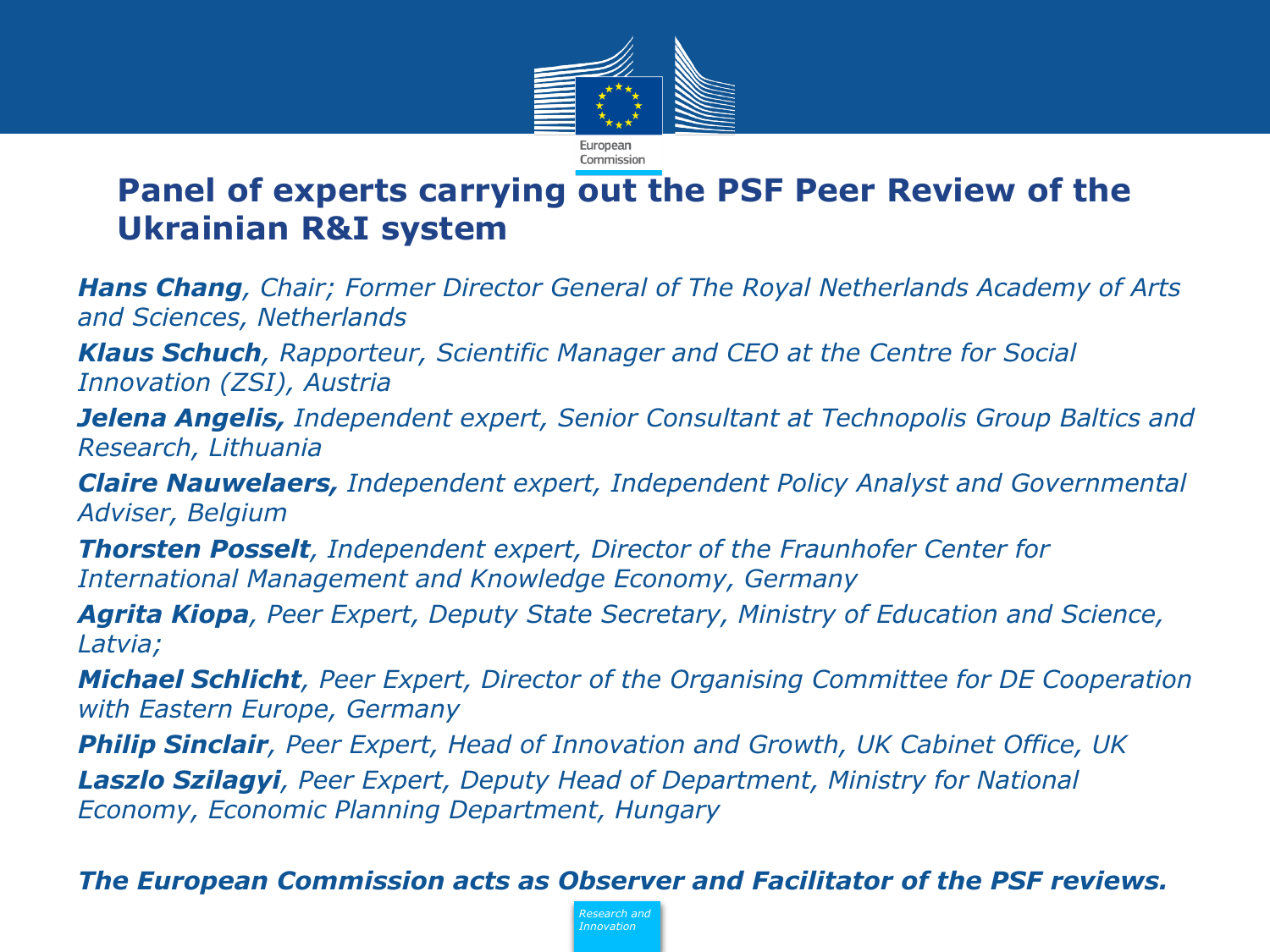

## **Peer Review process**

• *PREPARATION: Design and Scope of the process; Selection of experts & peers; Collection of background data and reports*

• *1st PEER REVIEW SESSION: assessment of the system, numerous interviews- 6-8-June 2016* 

• *2nd PEER REVIEW SESSION- gathering feedback on the intermediary report (preliminary findings) - 5-8 September 2016* 

• *Work on final report and recommendations (September-November 2016)*

• *Presentation to the Ukrainian R&I community – still in2016*

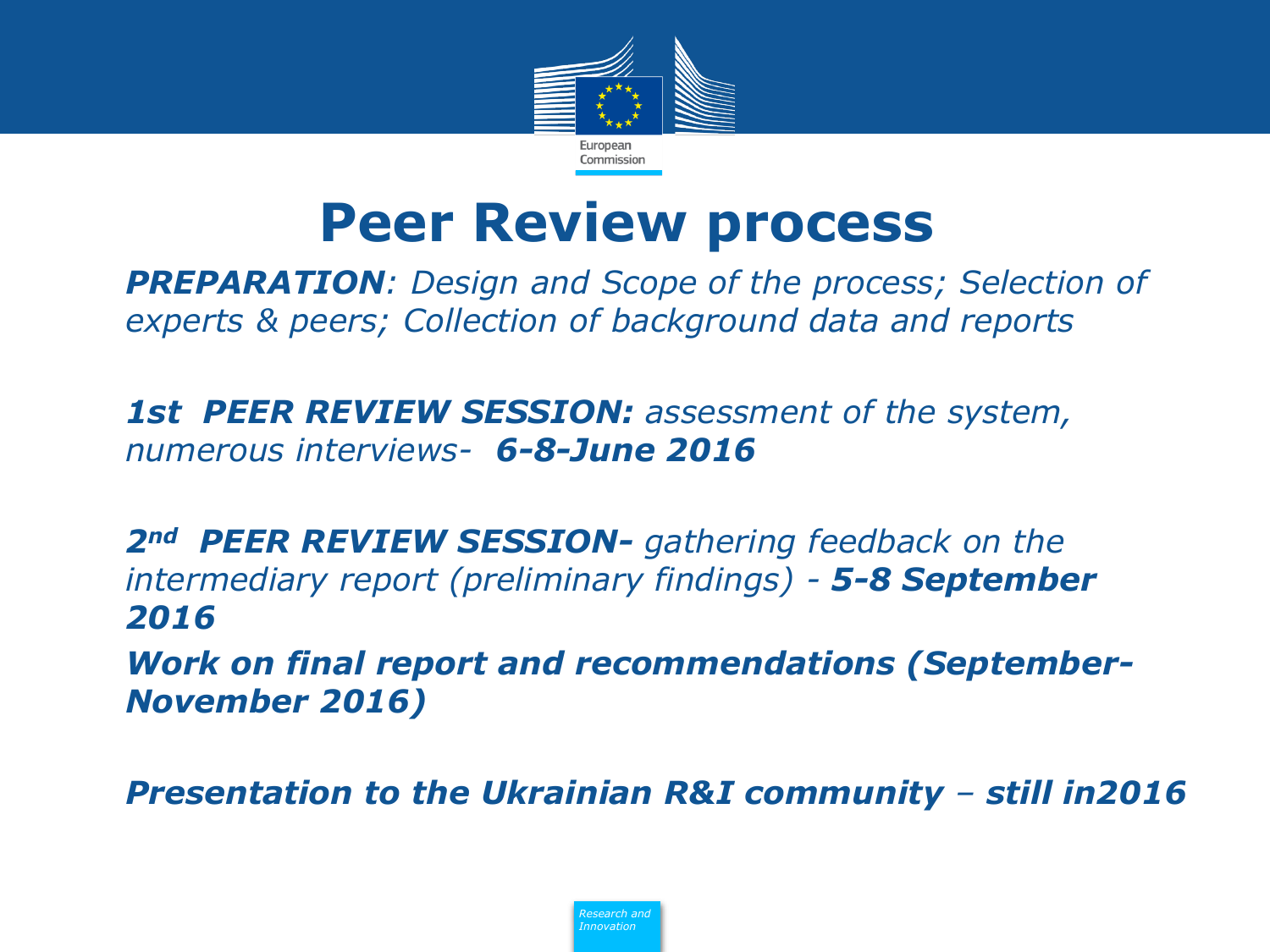

# **Follow-up to the Peer Review**

It is the country's responsibility to ensure the *follow-up to the Peer Review and the implementation of the recommendations through concrete reforms*

• *In rolling out these reforms, the host country can continue to call upon the PSF for support.*